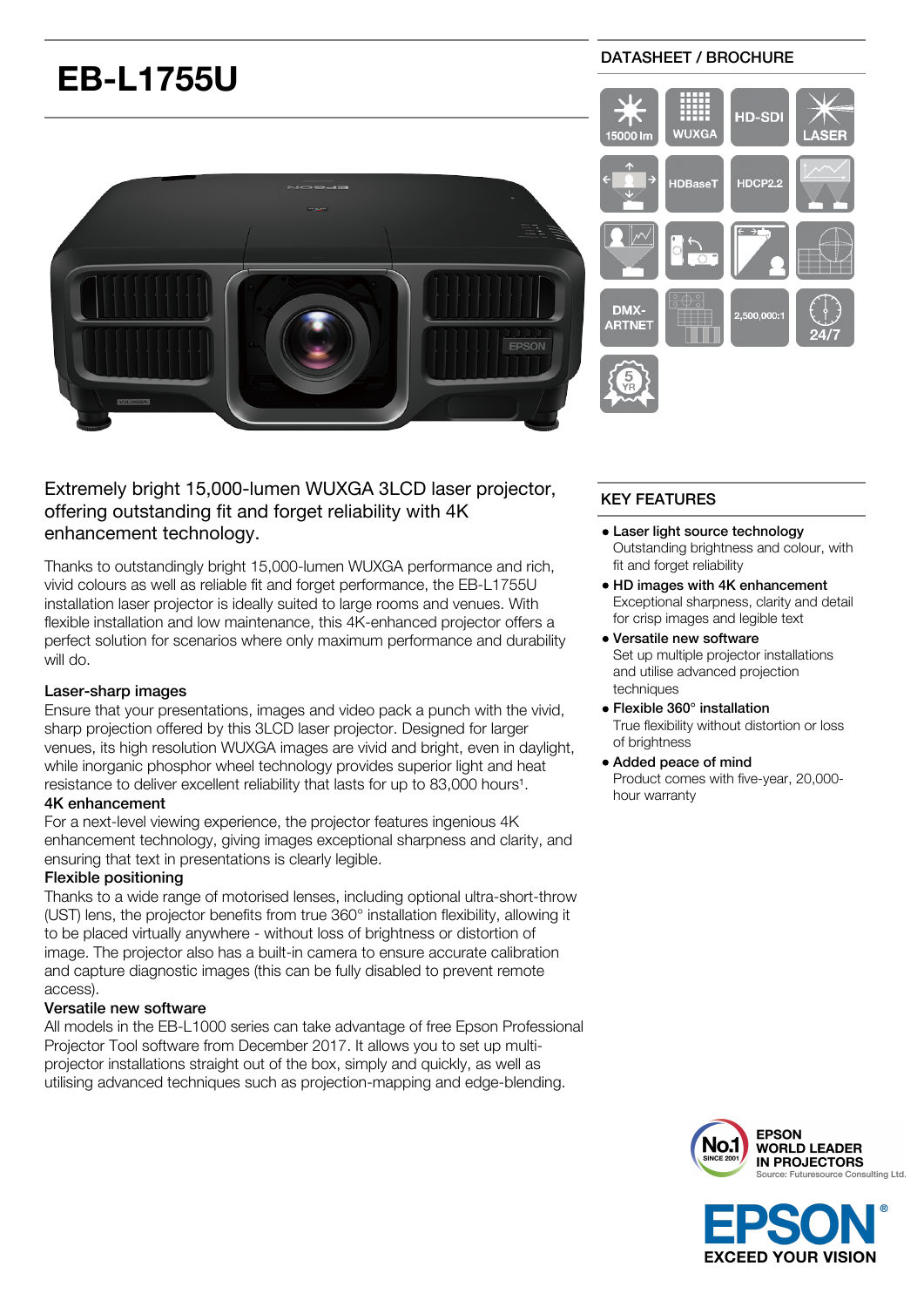#### PRODUCT SPECIFICATIONS

| <b>TECHNOLOGY</b>                              |                                                                                               |  |
|------------------------------------------------|-----------------------------------------------------------------------------------------------|--|
| <b>Projection System</b>                       | 3LCD Technology                                                                               |  |
| <b>LCD Panel</b>                               | 1.03 inch with C2 Fine                                                                        |  |
|                                                |                                                                                               |  |
| IMAGE                                          |                                                                                               |  |
| Colour Light Output                            | 15,000 lumen- 10,500 lumen (economy) In accordance with IDMS15.4                              |  |
| <b>White Light Output</b>                      | 15,000 lumen - 10,500 lumen (economy) In accordance with ISO 21118:2012                       |  |
| Portrait Colour Light Output                   | 15,000 lm                                                                                     |  |
| Portrait White Light Output                    | 15,000 lm<br>WUXGA, 1920 x 1200, 16:10                                                        |  |
| Resolution<br><b>High Definition</b>           | 4K enhancement                                                                                |  |
|                                                | 16:10                                                                                         |  |
| Aspect Ratio<br>Contrast Ratio                 | 2,500,000:1                                                                                   |  |
| Native Contrast                                | 2,000:1                                                                                       |  |
| Light source                                   | Laser                                                                                         |  |
| Laser Light source                             | 20,000 Hours Durability High, 30,000 Hours Durability Eco                                     |  |
| <b>Keystone Correction</b>                     | Manual vertical: $\pm$ 45 °, Manual horizontal $\pm$ 30 °                                     |  |
| <b>Colour Reproduction</b>                     | Upto 1.07 billion colours                                                                     |  |
|                                                |                                                                                               |  |
| <b>OPTICAL</b>                                 |                                                                                               |  |
| <b>Projection Ratio</b>                        | $1.57 - 2.56.1$                                                                               |  |
| Zoom                                           | Motorized, Factor: 1 - 1.6                                                                    |  |
| Projection Lens Zoom Ratio                     | $1.57 - 2.56 : 1$                                                                             |  |
| Lens                                           | Optical                                                                                       |  |
| Lens Shift                                     | Motorized - Vertical $\pm$ 60 %, horizontal $\pm$ 18 %                                        |  |
| Lens position memory                           | 10 positions                                                                                  |  |
| Image Size                                     | 60 inches - 500 inches                                                                        |  |
| <b>Projection Distance Wide</b>                | 2 m - 17.2 m                                                                                  |  |
| <b>Projection Distance Tele</b>                | $3.3 m - 27.8 m$                                                                              |  |
| Projection Distance Wide/Tele 1.99 m - 27.77 m |                                                                                               |  |
| <b>Projection Lens F Number</b>                | $1.8 - 2.5$                                                                                   |  |
| <b>Focal Distance</b><br>Focus                 | 36 mm - 57.35 mm<br>Motorized                                                                 |  |
|                                                |                                                                                               |  |
| <b>CONNECTIVITY</b>                            |                                                                                               |  |
| Interfaces                                     | Stereo mini jack audio in (3x), Stereo mini jack audio out, HDBaseT, BNC in, HDMI in, DVI in, |  |
|                                                | VGA out, VGA in, Ethernet interface (100 Base-TX / 10 Base-T), RS-232C, USB 2.0 Type B        |  |
|                                                | (Service Only), HD-SDI, Wireless LAN b/g/n (2.4GHz) (optional)                                |  |
| Epson iProjection App                          | Ad-Hoc / Infrastructure                                                                       |  |
| <b>ADVANCED FEATURES</b>                       |                                                                                               |  |
| Security                                       | Kensington lock, Security bar, Wireless LAN unit lock, Wireless LAN security, Password        |  |
|                                                | protection                                                                                    |  |
| Features                                       | 4K enhancement, Absolute Black, Auto calibration, Customizable user logo, Frame               |  |
|                                                | interpolation, Integrated camera for image calibration & image capture, Lens position memory  |  |
| <b>Video Colour Modes</b>                      | Cinema, Dynamic, Presentation, DICOM SIM, Multi Projection, BT709                             |  |
| Projector control                              | via: AMX, Crestron, Extron                                                                    |  |
| GENERAL                                        |                                                                                               |  |
| Energy Use                                     | 1,024 W, 647 W (economy), 0.3 W (standby), On mode power consumption as defined in JBMS-      |  |
|                                                | 84 938 W                                                                                      |  |
| <b>Supply Voltage</b>                          | AC 100 V - 240 V, 50 Hz - 60 Hz                                                               |  |
| Product dimensions                             | 586 x 492 x 211 mm (Width x Depth x Height)                                                   |  |
| Product weight                                 | 24.1 kg                                                                                       |  |
| Noise Level                                    | Normal: 40 dB (A) - Economy: 32 dB (A) (4K enhancement OFF)                                   |  |
| Temperature                                    | Storage -10° C - 60° C                                                                        |  |
| Humidity                                       | Operation 20% - 80%, Storage 10% - 90%                                                        |  |
| <b>Included Software</b>                       | Epson Projector Management Software, EasyMP Multi PC Projection                               |  |
| Options                                        | HDBaseT Transmitter, Quick wireless USB key, Wireless LAN unit                                |  |
| Colour                                         | Black                                                                                         |  |
|                                                |                                                                                               |  |
| OTHER<br>Warranty                              | 60 months Carry in or 20,000 h                                                                |  |

#### **EB-L1755U**

## WHAT'S IN THE BOX

- Remote control incl. batteries
- Quick Start Guide
- Power and signal cable (3 m)

**EPSON®** 

- VGA cable
- Cable cover
- CD Manual